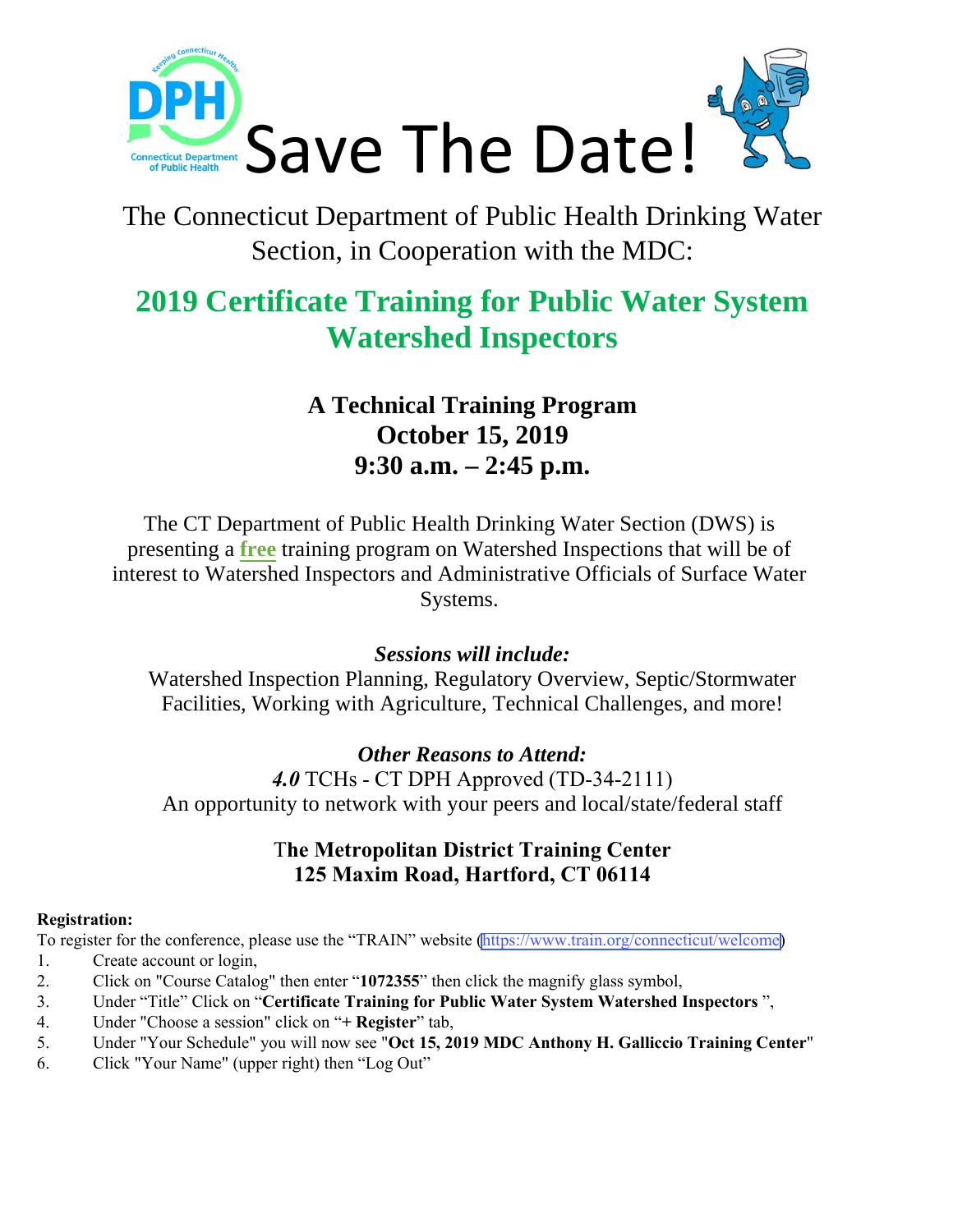#### **Watershed Inspector Training Agenda Tuesday, October 15, 2019 MDC Training Center, Hartford**

#### **Workshop Goals**

- Provide key information on optimizing PWS watershed inspections
- Improve protection of public water supply sources
- Clarify regulatory responsibilities and provide tools to meet those responsibilities
- Share inspection successes, challenges, and questions;

#### **Agenda**

| $9:00-9:30$          | Sign In                                                                                      |
|----------------------|----------------------------------------------------------------------------------------------|
| $9:30 - 10:15$ am    | Introduction/Watershed Inspection and Regulatory Overview                                    |
|                      | Eric McPhee, Supervising Environmental Analyst, CT DPH                                       |
| 10:15-12:00 pm       | Topic Blitz-presentations on a number of important watershed                                 |
| (incl. coffee break) | inspection concepts                                                                          |
|                      | PFAS, herbicides, agricultural properties                                                    |
|                      | Joseph Welsh, Manager - Env. Prot., Aquarion Water Co.                                       |
|                      | <b>Stormwater Facility Compliance, Road Salt Strategies</b>                                  |
|                      | Adam Fox, PE, Principal Engineer, CT DOT                                                     |
|                      | Road salt impact on Soils, Agricultural Properties (tile drains/                             |
|                      | runoff/buffers), Farm Bill Funding Opportunities                                             |
|                      | Deb Surabian, CPSS, State Soil Scientist, USDA NRCS<br>Jim Hyde, State Agronomist, USDA NRCS |
| 12:00-1:00 pm        | <b>Lunch Break</b>                                                                           |
| 1:00-1:45 pm         | Septic Systems - Identifying Problems and Solutions                                          |
|                      | Ryan McCammon, RS, Glastonbury Health Dept.                                                  |
| 1:45-2:15 pm         | Case Study: Regional Water Authority's use of GIS to Improve<br><b>Watershed Inspections</b> |
|                      | Steve Vitko, Watershed Prot. Specialist, Regional Water Authority                            |
| 2:15-2:30 pm         | Proposed legislative changes and regulatory next steps                                       |
|                      | Lori Mathieu, Public Health Section Chief, CTDPH                                             |
| 2:30-2:45 pm         | <b>Wrap Up, Questions, Adjourn</b>                                                           |